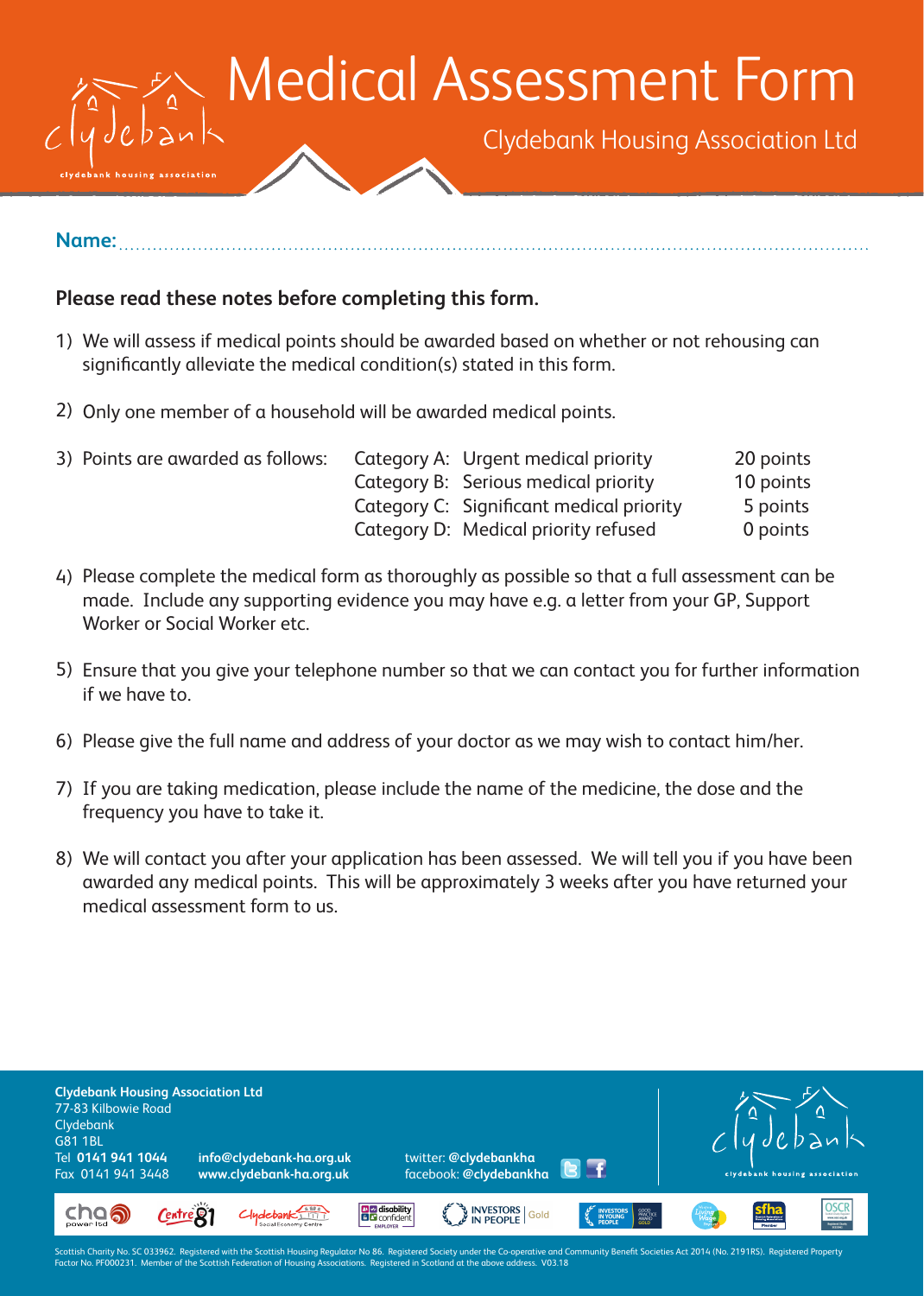

## Section 1: Information About the Person with the Medical Condition

| <b>Name</b>                    |      |        |                 |
|--------------------------------|------|--------|-----------------|
| Gender                         | Male | Female | (Please select) |
| <b>Address</b>                 |      |        |                 |
|                                |      |        |                 |
| Contact Telephone No.          |      |        |                 |
| Date of Birth                  |      |        |                 |
| Relationship to Main Applicant |      |        |                 |

## Section 2: Medical Details

| 1. | What is your medical condition?                                                  |
|----|----------------------------------------------------------------------------------|
|    |                                                                                  |
|    |                                                                                  |
|    |                                                                                  |
|    |                                                                                  |
|    |                                                                                  |
| 2. | Please describe how your present house is unsuitable for your medical condition. |

3. Is you medical condition temporary or permanent? Please give details:

4. Are you currently taking any medication? If yes, please give details: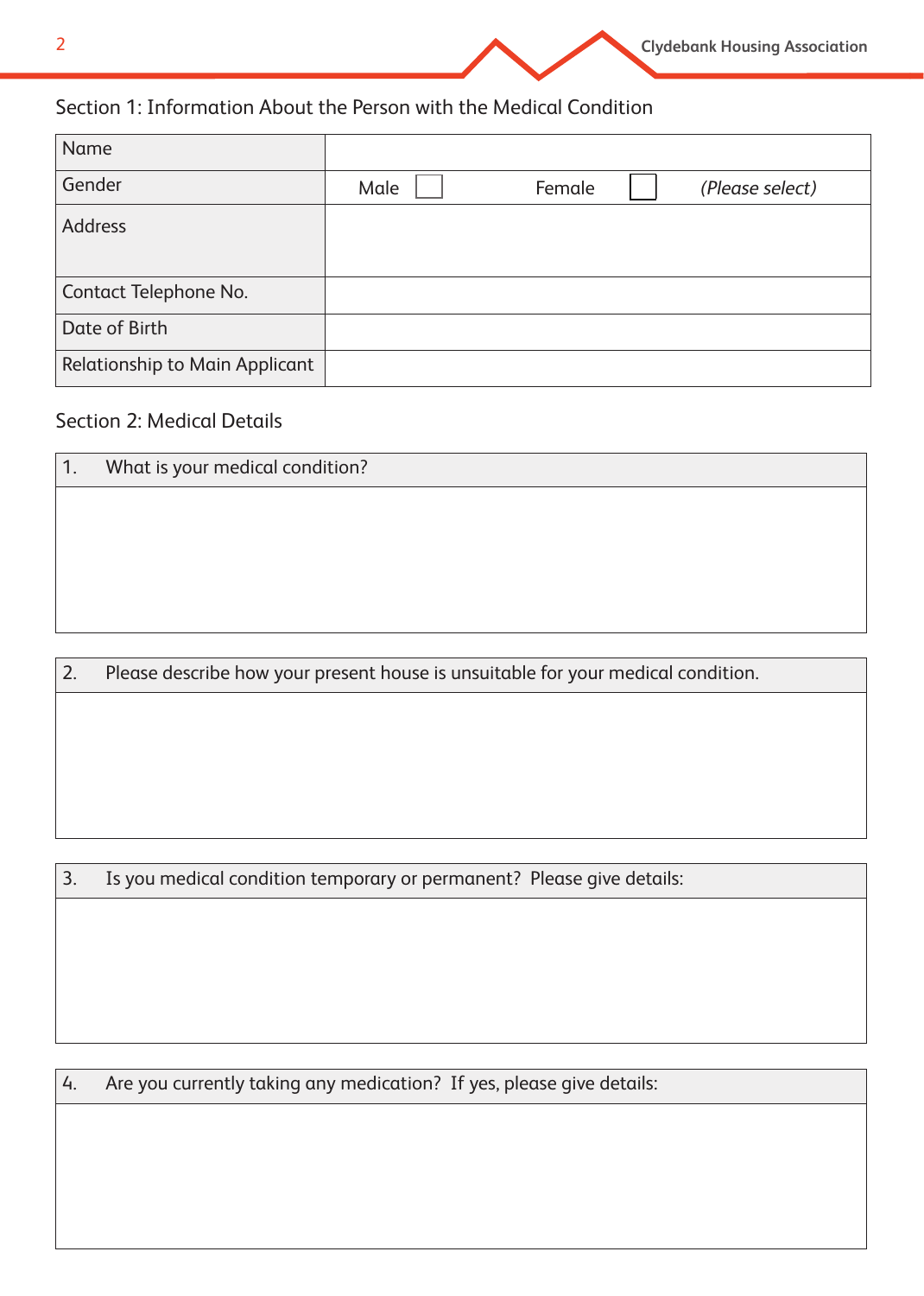|    | <b>Medical Assessment Form</b><br>3                                                                                                           |
|----|-----------------------------------------------------------------------------------------------------------------------------------------------|
| 5. | Do you have any difficulty with walking?                                                                                                      |
|    | Yes<br>No                                                                                                                                     |
|    | If yes, do you use any of the following aids (please tick appropriate box):                                                                   |
|    | <b>Walking Stick</b><br>  Crutches<br><b>Zimmer Frame</b><br>Wheelchair                                                                       |
| 6. | Does your current home have any special equipment, aids or adaptations? For example,<br>handrails, bath aids, level access shower or similar. |
|    | Yes<br>No                                                                                                                                     |
|    | If yes, please give details:                                                                                                                  |
|    |                                                                                                                                               |
| 7. | Are you currently waiting on any special equipment being fitted?                                                                              |
|    | Yes<br>No                                                                                                                                     |
|    | If yes, please give details:                                                                                                                  |
|    |                                                                                                                                               |
|    |                                                                                                                                               |
| 8. | Can you manage stairs?                                                                                                                        |
|    | No<br>Yes                                                                                                                                     |
|    | If yes, how many can you manage comfortably?<br>$7 - 20$<br>$1 - 6$<br>Any                                                                    |
| 9. | Does the heating in your current property affect your health?                                                                                 |
|    | Yes<br>No                                                                                                                                     |

If yes, please give details: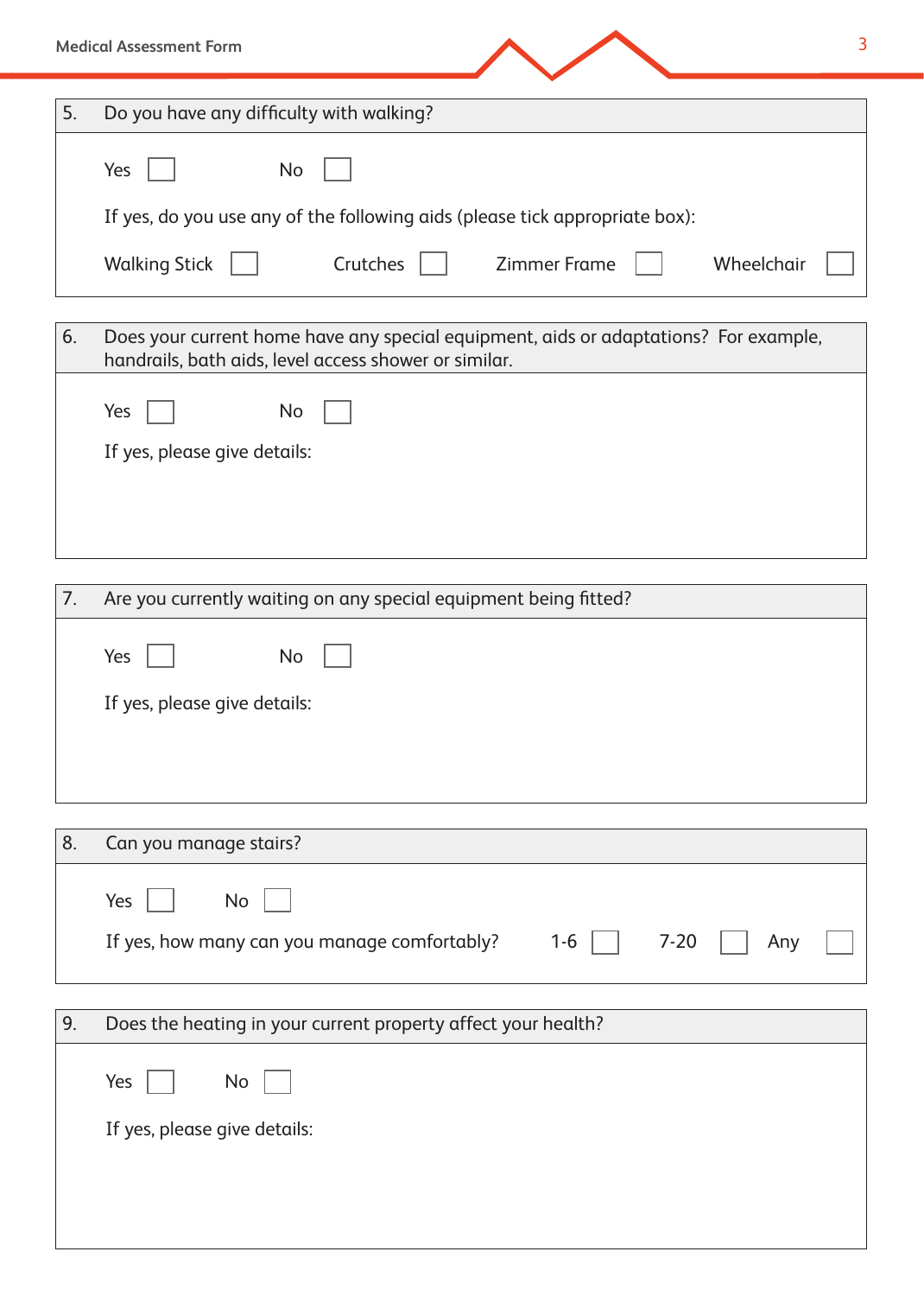| 4   | <b>Clydebank Housing Association</b>                     |
|-----|----------------------------------------------------------|
| 10. | Does your condition mean that you need an extra bedroom? |
|     | Yes<br><b>No</b>                                         |
|     | If yes, please give details:                             |
|     |                                                          |

## Section 3: Your Present Accommodation

1. How many bedrooms are there in your current accommodation?

2. What type of house do you live in (e.g. flat, semi, multi storey etc.)?

3. Do you have gas or electric heating?

Yes  $\Box$  No  $\Box$ 

| 4. | Do you have a bathroom on the same level as your living area? |  |
|----|---------------------------------------------------------------|--|
|    | Yes<br>No <sub>1</sub>                                        |  |
|    |                                                               |  |
|    | Does your house have internal stairs?                         |  |

| 6. | Are there any outside stairs or steps to your house?                                        |
|----|---------------------------------------------------------------------------------------------|
|    | No<br>Yes $ $<br>$1-6$    <br>$7-20$  <br>If yes, please tell us how many stairs there are: |
|    |                                                                                             |
|    | Do you have a garden?                                                                       |

| $\prime$ . | Do you nave a garden? |  |
|------------|-----------------------|--|
|            | Yes<br>No             |  |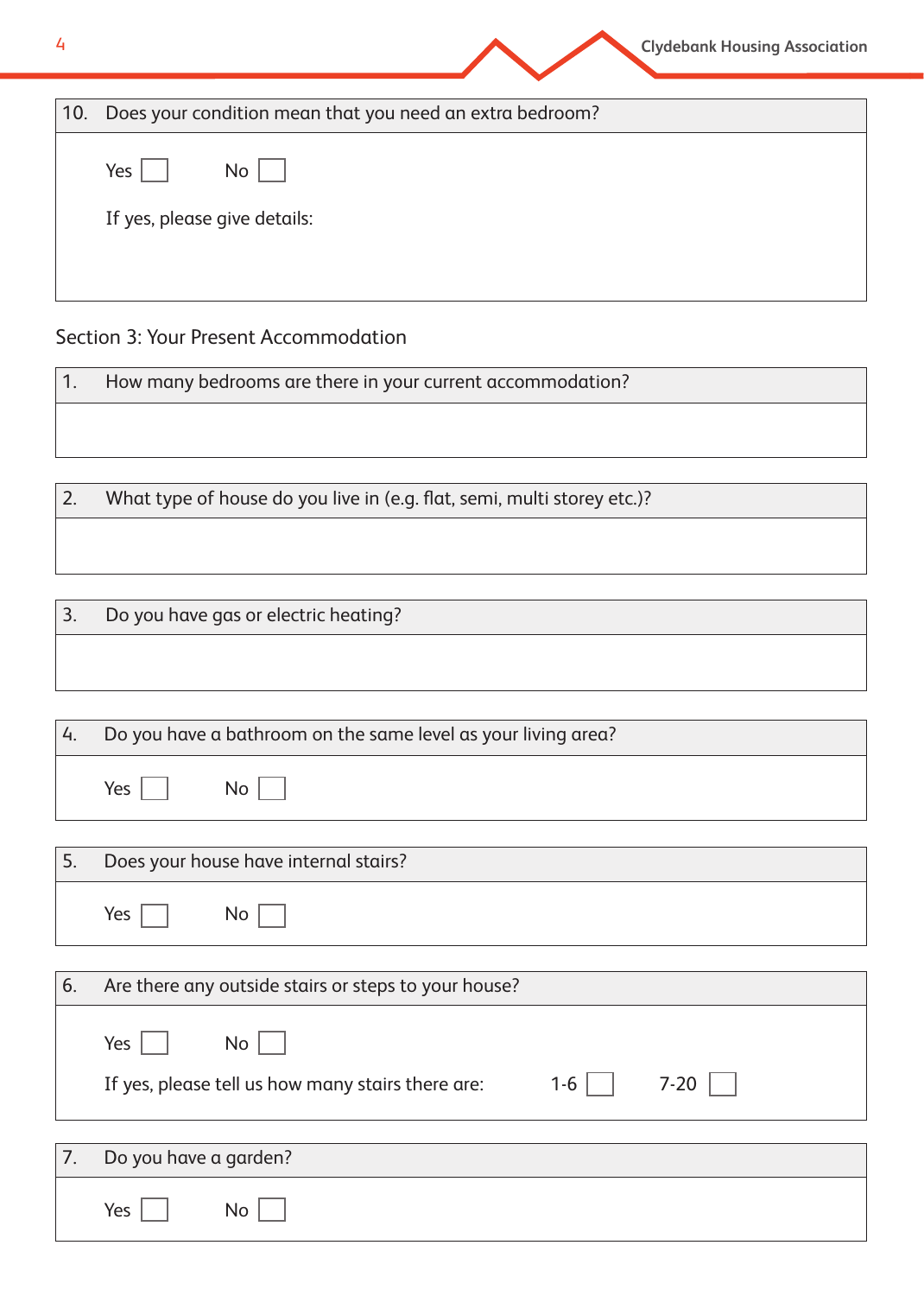**Medical Assessment Form** 5

8. Please describe the location of your house (e.g. in a hilly area, level site etc.)?

9. What floor level is your home on (e.g. 1st floor, 2nd floor, ground floor etc.)?

# Section 4: Other Information

| What is the name and address of your family Doctor (GP)? |  |
|----------------------------------------------------------|--|
| Doctor (GP)                                              |  |
| <b>Address</b>                                           |  |
| Contact Telephone No.                                    |  |

| 2. | Is there anyone who is providing you with regular care and support? |                              |
|----|---------------------------------------------------------------------|------------------------------|
|    | No<br>Yes                                                           | If yes, please give details: |
|    | Name                                                                |                              |
|    | <b>Address</b>                                                      |                              |
|    | <b>Contact Number</b>                                               |                              |
|    | Please detail the<br>support this person<br>provides you with       |                              |

| Name                                                          |  |
|---------------------------------------------------------------|--|
| <b>Address</b>                                                |  |
| <b>Contact Number</b>                                         |  |
| Please detail the<br>support this person<br>provides you with |  |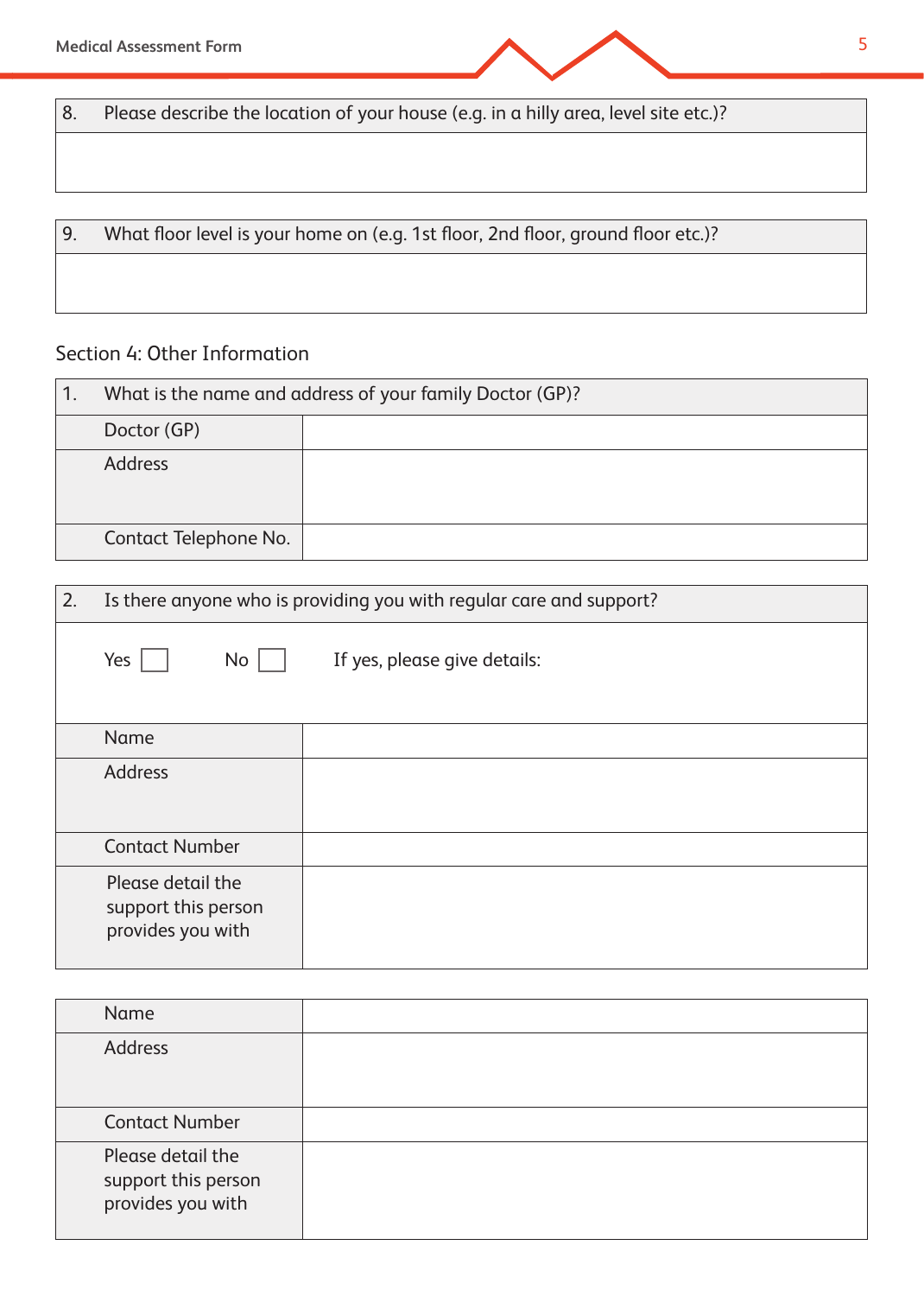| 6  |                              | <b>Clydebank Housing Association</b>                                |
|----|------------------------------|---------------------------------------------------------------------|
| 3. |                              | Do you have an Occupational Therapist, Social Worker or Specialist? |
|    | Yes<br>No <sub>1</sub>       |                                                                     |
|    | If yes, please give details: |                                                                     |
|    | <b>Name</b>                  |                                                                     |
|    | <b>Address</b>               |                                                                     |
|    | <b>Contact Number</b>        |                                                                     |

| 4. | Is there anything else that you would like to add in support of your application? |  |  |
|----|-----------------------------------------------------------------------------------|--|--|
|    |                                                                                   |  |  |
|    |                                                                                   |  |  |
|    |                                                                                   |  |  |
|    |                                                                                   |  |  |
|    |                                                                                   |  |  |

## Section 5: Data Protection

#### **Declaration**

I certify that the information contained in this medical form is true to the best of my knowledge. I agree to notify you in writing of any change to the information given by me, as this may affect my position on the waiting list.

I understand that any false or misleading information given or relevant information withheld now or at any time may result in any tenancy granted being terminated or my application being suspended.

I understand that Clydebank Housing Association Ltd may make enquiries regarding the information in this form to my Doctor (GP), my hospital Doctor/Consultant, and any other agencies with an interest in my health.

I understand that the information I have provided will be treated as confidential. The information I have provided is covered by up-to-date Data Protection legislation and it will be processed as per the Fair Processing Notice on page 7. Clydebank Housing Association Ltd will not discuss this information with any third party unless I have given written permission to do so.

Signed:  $\vert$  Date:

## Section 6: Contact Details

Clydebank Housing Association Limited Tel: 0141 941 1044 77-83 Kilbowie Road Fax: 0141 941 3448 Clydebank Email: info@clydebank-ha.org.uk G81 1BL Web: clydebank-ha.org.uk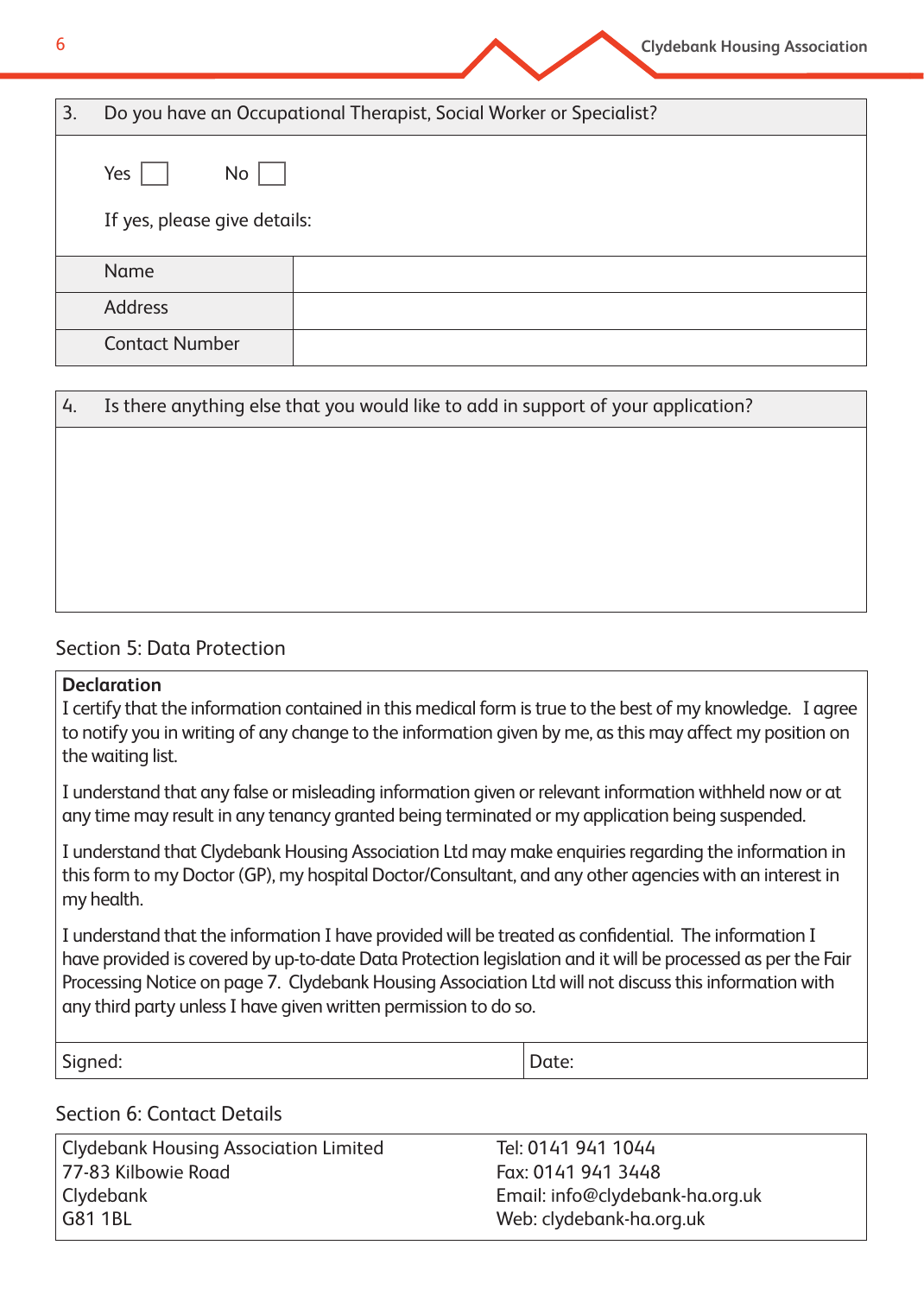# Fair Processing Notice: how we use your information

Clydebank Housing Association is known as "Controller" of the personal data provided to us and is required to make sure all personal information is handled and kept carefully in line with General Data Protection Regulations (GDPR).

We may collect the following personal information about you:

- Personal details: name, addresses, date of birth
- Contact details: home phone number, mobile phone number, and email address
- Further details: NI number, gender, ethnicity, disability, medical details, marital status, signature
- Household composition: details of existing accommodation arrangements and family members seeking accommodation with applicant

We need to know your personal data to provide you with the housing services you have engaged with to us to provide, and to communicate effectively with all data subjects as required by the Scottish Housing Regulator.

We will not collect any personal data from you that we do not need.

We need your personal information to allow us to be able to:

- Process and manage housing applications
- Sign up new tenants to suitable properties
- Meet our legal obligations including information we have to provide to regulators and statutory authorities
- Adhere to statutory regulation and providing yearly returns and statistics
- Reply to enquiries and contact all customers when requires
- Issue satisfaction surveys, newsletters and service information

#### **Sharing your information**

All personal data we process is processed by our staff in the UK.

Other than reference requests to your previous landlords with whom we would have to provide the name, address and tenancy dates you included in your application in order for them to provide us with the required information, we will not share your personal information.

We do not give anyone else access to your information in return for payment, for their marketing or commercial purposes.

#### **Contractors and suppliers**

We may share your personal information with our suppliers who provide a service to you, or who provide services on our behalf. The data shared is the specific information the supplier requires to carry out their task, as well as any information that ensure we fulfil our health and safety obligations to the people carrying out the task. We may share this information with the following organisations:

- Printing and mail distribution
- Customer surveys
- Document storage and archive scanning

#### **Power of Attorney**

If you wish anyone to deal with your affairs on your behalf please find specific consent form for this on our website or request this from the office. This allows you to request a named person permission to discuss specific or all of your personal data with the Association as required.

We will not share your personal information with anyone who claims to represent you unless we are satisfied that you have appointed them or they act in some recognised official capacity. There may be a delay to us dealing with requests whilst we confirm the caller's identity, or check that we have your approval to deal with them.

#### **Violent or abusive behaviour**

If you are violent or abusive to Clydebank Housing Association staff, customers or other residents, we may decide to place a "warning marker" on your customer record in order to protect Clydebank Housing Association colleagues.

If we do this, we will write and tell you why and you will have the right to appeal against our decision as per our Unacceptable Behaviour Policy. We will share this information with our partners, for example our contractors or the Fire & Rescue Service in order to protect their colleagues too.

**How we store your personal information** We are committed to holding your personal information securely. This means only those of our colleagues and contractors that need to see it have access.

Unless you pay our bills using direct debit we will not usually retain your payment details. Whoever pays your bills will have to give us the payment card details each time they make a payment.

If we store your personal information and can do so solely on computers we will, however there will be cases where we have paper

copies instead, or in addition to this. All computers are kept in secure location and are password protected, with unusual and unauthorised access monitored by specialist auditing software and our electronic files kept on shared network accessed by our computers are controlled by strict access permissions so data is only available to those who need to use it. Paper files containing personal or sensitive information will be kept in locked drawers, cabinets or rooms.

Our computer systems are located in our offices in Clydebank but we occasionally may use computers (including laptops and tablets) offsite, however they will at all times remain secure and under our control.

We will keep your personal details for no longer than necessary. Once the information is no longer required for the lawful purpose for which it was obtained it will be destroyed. More information on the document retention schedule adopted by the Association can be found in the Nation Housing Federation's most recent guide to document retention available online at **www.housing.org. uk/resource-library/browse/documentretention-for-housing-associations**.

#### **Your rights**

If at any point you believe the information we hold is incorrect you may request to see it, have it corrected or deleted. You are entitled to request a copy of any personal data we hold of yours.

You have the right to ask us not to process all or part of the personal information we have received, however we may be unable to provide our service to you if we are unable to record and process certain details.

If you wish to complain about how we have handled your data you can contact our Data Protection Officer who will investigate the matter on your behalf. If you are not satisfied with our response you may submit a formal complaint to the Information Commissioners Office

Our Data Protection officer can be contacted at **dataprotection@clydebank-ha.org.uk**.

A full Fair Processing Notice including details of how we retrieve, use, share and manage data from all client groups can be found online at **http://clydebank-ha.org.uk/dataprotection** or by request from our office.